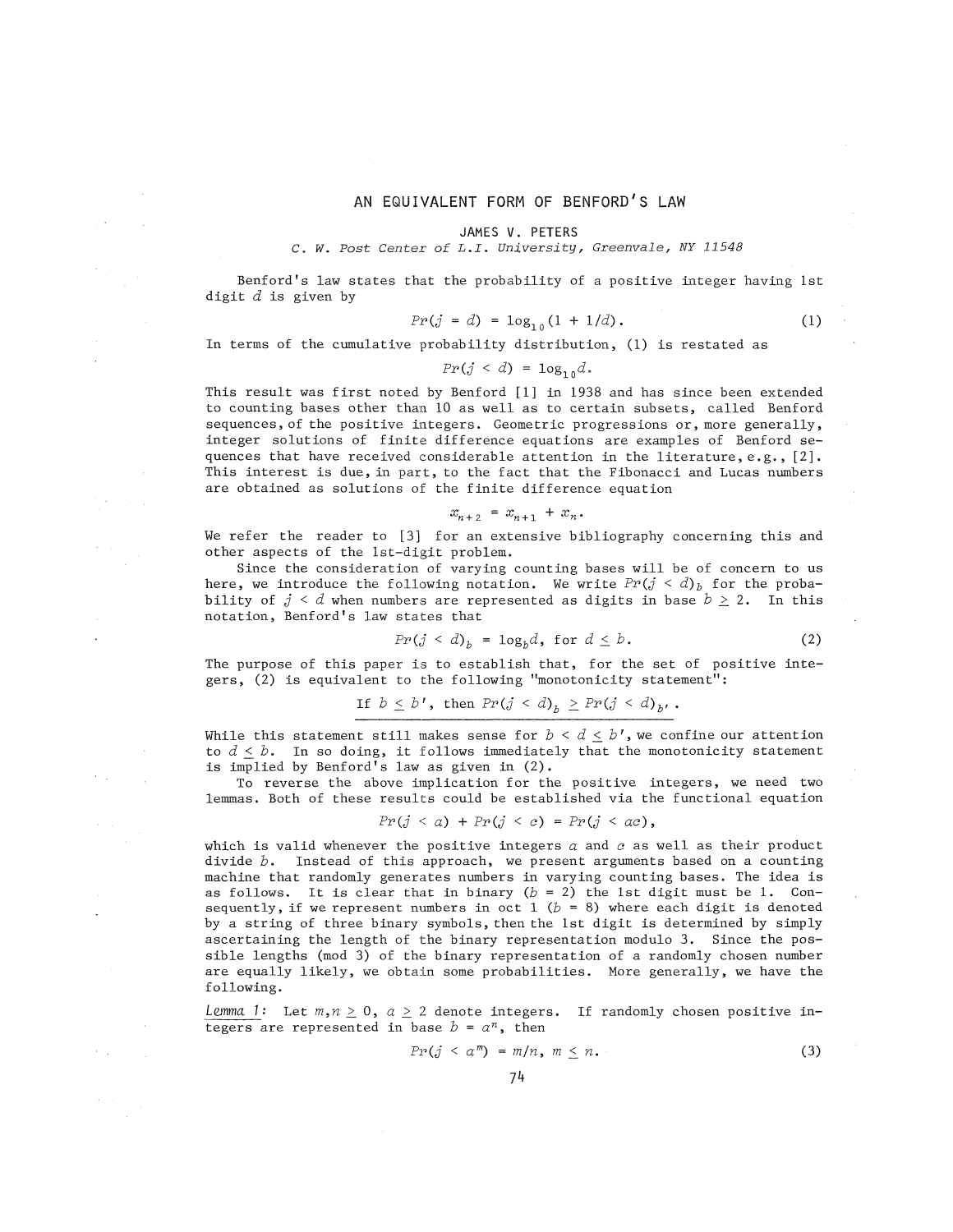$\frac{\rho_{\hbar o o_0}}{a}$ : We denote by  $b_1b_2$  ...  $b_k$  the random number as represented in base  $b$ . Thus,  $0 \leq b_i \leq b$  for  $i = 1, 2, \ldots, k$  and  $b_1 \neq 0$ . Rewrite each  $b_i$  as  $a_{1i}$  $a_{2i}$  ...  $a_{ni}$ , where the  $a_i$ 's represent digits in base  $a$ . This yields a string of  $nk$  digits each of which is less than  $a$ . Removing the 0 digits occurring at the beginning of this, we obtain the base *a* representation of the random number. Suppose this base  $\alpha$  representation contains  $x$  digits. We solve the congruence relation  $x = y \pmod{n}$  where  $0 \le y \le n$ . If  $y = 0$ , the 1st digit *j* (in base *b*) satisfies  $a^{n-1} \leq j < a^n = b$ . For any other value of *y*, the 1st digit satisfies  $a^{y-1} < j < a^y$ . Since each value of *y* is equally likely, we obtain

$$
Pr(a^{y-1} \leq j < a^y) = Pr(a^{n-1} \leq j < a^n) = 1/n. \tag{4}
$$

Equation (3) follows immediately from  $(4)$ . This completes the proof.

By a simple variation of the combinatoric argument used in the proof of Lemma 1, we next obtain a result that permits the comparison of the distribution of the 1st digit with respect to two different bases.

*Lemma.* 2: Using the notation introduced above, we have

$$
Pr(j < d)_b = mPr(j < d)_{b^m}.
$$

*Proof:* A random number represented by  $k$  digits in base  $b^m$  is rewritten as a string of *km* digits in base *b.* As in Lemma 1, we delete all consecutive zeros from the left-hand side of the *km* digits. This yields a base *b* representation of the number. For  $j < d$ , in base  $\bar{b}$ , there are *m* equally likely possible values for the position of  $j$  in the base  $b^m$  representation. Since the position of *j* is independent of its value, we conclude that the probability of  $j < d$  in base *bm* is *l/rn* times the corresponding probability in base *b.* This is equivalent to the statement of Lemma 2 and completes the proof,

To deduce Benford's law from the lemmas, we proceed as follows. According to Lemma 2,

$$
Pr(j < d)_{b} = mPr(j < d)_{b^{m}}. \tag{5}
$$

The monotonicity statement and Lemma 1 yield the inequality

$$
\frac{1}{n} = Pr(j < d)_{d^n} \geq Pr(j < d)_{b^m} \geq Pr(j < d)_{d^{n+1}} = \frac{1}{n+1}
$$
 (6)

whenever

$$
d^n \le b^m \le d^{n+1}.\tag{7}
$$

By the euclidean algorithm, (7) is always satisfied by some  $n \geq 0$  for any given values of  $b > d > 1$  and  $m \ge 0$ . Combining (5) and (6), we obtain

$$
\frac{m}{n} \ge Pr(j < d) \ge \frac{m}{n+1}.
$$

Now let  $m \rightarrow \infty$  and choose  $n$  so as to maintain the validity of (7). Taking logarithms in (7), this implies that

$$
\frac{m}{n+1} \leq \log_b d \leq \frac{m}{n}.
$$

To show that  $m/n+log<sub>p</sub>d$  as  $m+\infty$ , we simply note that

$$
\frac{m}{n} - \frac{m}{n+1} = \frac{1}{n} \left( \frac{m}{n+1} \right) \leq \frac{1}{n} \log_b d + 0.
$$

This establishes (2).

The proofs presented here rely heavily upon properties of the set of positive integers which are not shared by other Benford sequences. As such, it is worth commenting on the more general situation. By definition, any Benford sequence satisfies (2) and, as noted above, this implies the monotonicity statement. The lemmas are also valid although the proofs given above are not.